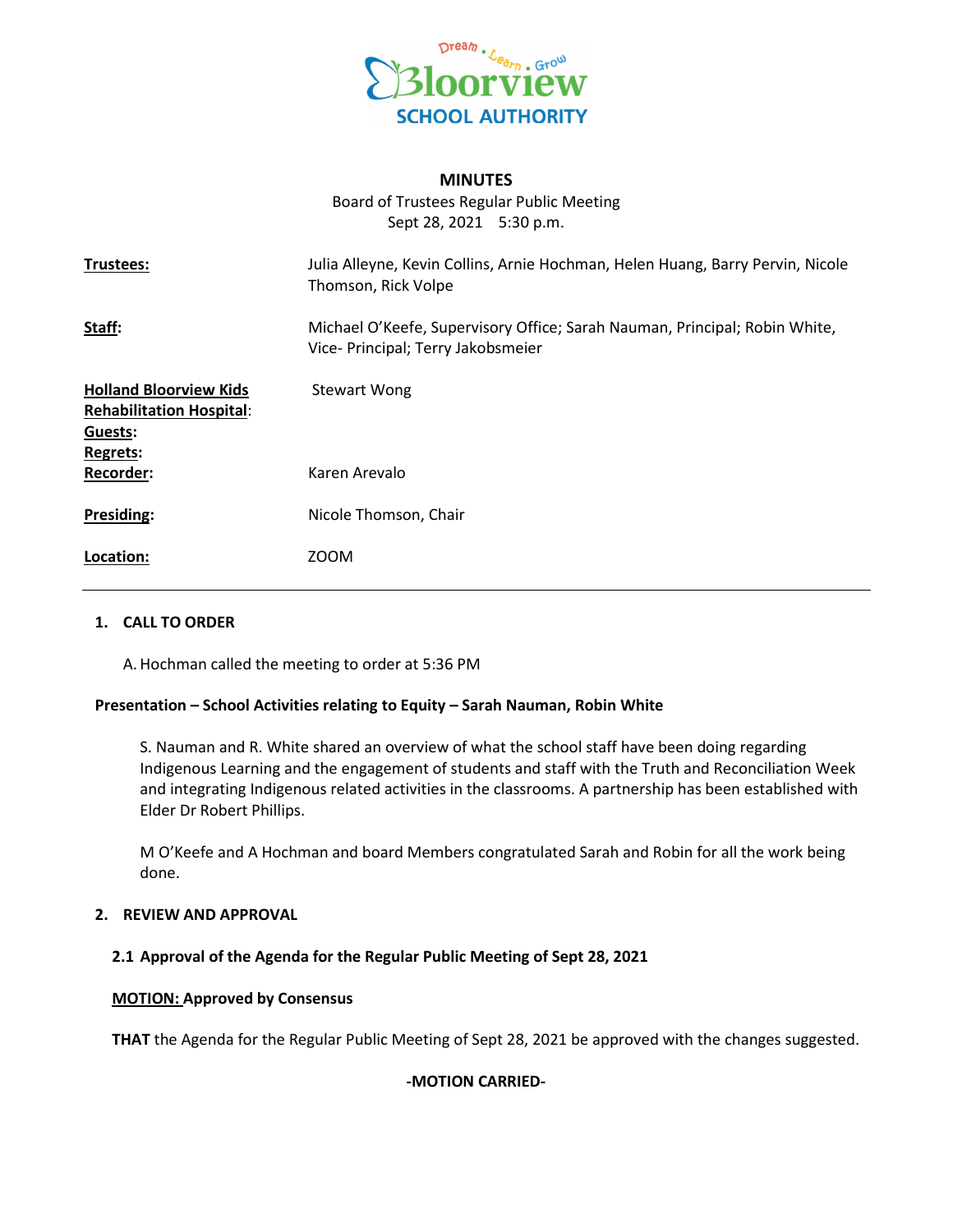# **2.2 Approval of the Minutes for the Board of Trustees Regular Public Meeting of June 15, 2021.**

# **MOTION: Alleyne/ Collins**

**THAT** the Minutes for the Board of Trustee Regular Public Meeting of June 15, 2021 be approved as presented.

### **-MOTION CARRIED-**

# **2.3 Approval of the Minutes for the Board of Trustees Special Public Meeting of Sept 9, 2021.**

# **MOTION: Pervin/Huang**

**THAT** the Minutes for the Board of Trustee Special Public Meeting of September 9, 2021 be approved as presented.

# **-MOTION CARRIED-**

# **3. TRUSTEE DECLARATION OF CONFLICT OF INTEREST - none**

# **4. DELEGATIONS - None**

## **5. UPDATES**

# **5.1 HOLLAND BLOORVIEW (S. Wong)**

S. Wong shared with the Hospital Vaccination Status. Mandatory Vaccination Policy is now in place. 94% of hospital staff are now fully vaccinated.

S. Wong informed the board members of the progress of the major expansion project at the hospital. The Playground and MRI installation are complete. The renovation and expansion are now underway

S. Wong shared that October 17-20 is Accreditation time for the hospital. Accreditation is a voluntary quality improvement process that Holland Bloorview participates in to help us identify what we are doing well and where we need to focus our improvement efforts. It takes place every four years.

Accreditation provides us with an opportunity to:

- Continually improve the quality and safety of our care by aligning our work and processes with national standards and best practices
- Celebrate the excellent care that is provided to clients and families at Holland Bloorview

# **5.2 PRINCIPAL'S REPORT (S. Nauman)**

S. Nauman shared with the Board Members that BSA had a smooth beginning to school. We were delighted to be able to welcome IET families in person for family visits during the first week of school. Families came by appointment and were greeted outside by staff who took first day of school pictures for everyone. Inside, families and students had a tour, the option for a COVID test and a chance to meet with their child's classroom team. In response to parent feedback from last year, we also offered the option to consent to their contact information being shared in a family directory.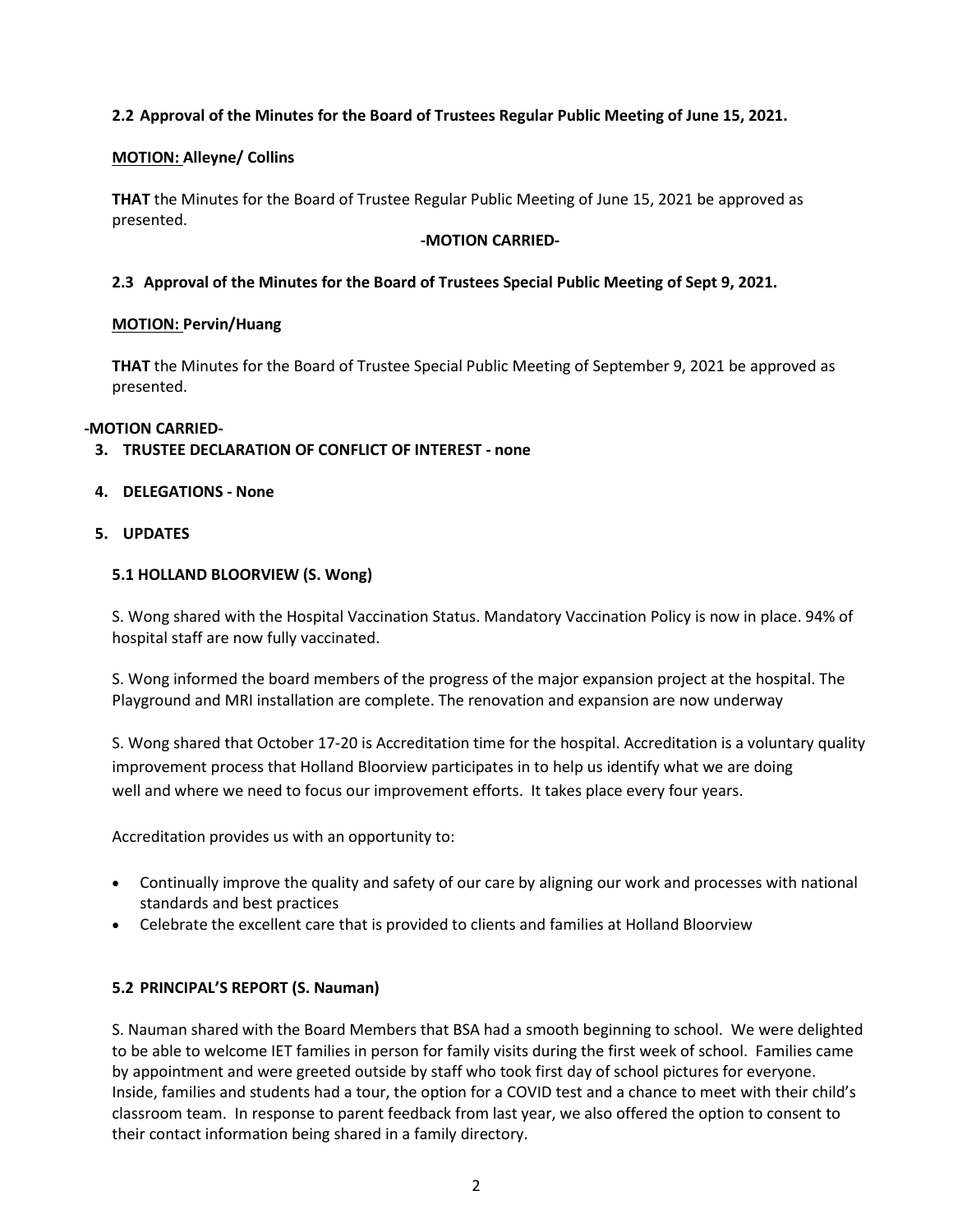S. Nauman informed members of the Board that BSA staff have worked jointly with the hospital to unify our screening tool so that it is consistent for families coming into the hospital for appointments, and coming to school. This will also allow us to soon begin to allow inpatient parents to help with drop off and pick up from school which was a practice prior to the pandemic. This will allow our school to feel more welcoming for our inpatient families as well as relieve pressure on staffing during these times of the day.

S. Nauman informed members of the board that we currently have 98% of all of our staff and volunteers fully vaccinated. Those that are not have received one dose and have appointments for the second dose.

S. Nauman shared that last year, our students advocated to have a more inclusive representation of children and youth of all abilities on the Terry Fox website. This advocacy project led the Terry Fox Foundation to commit to becoming more inclusive by making sure students with disabilities are represented in their materials. Thanks to the engagement of many of our students, we sent more than 200 pictures to the Terry Fox Foundation. We are happy to see some of these pictures in their video, on their website and posters. We can proudly say that Bloorview students succeeded in raising awareness for an equitable representation of people with disabilities. Have a look to see some familiar faces:

S. Nauman shared with the members that we had a Celebrity visit this week, Pascal Siakam of the Toronto Raptors.

# **5.3 SUPERVISORY OFFICER'S REPORT (M. O'Keefe)**

M. O'Keefe shared with the Board Members questions have been raised as to whether Sept 30<sup>th</sup> will be a school holiday this year or in the future. For this year, the school year calendar has already been approved and there is no desire to revise it at this point in time. It is also felt that recognition and reconciliation can best be emphasized as far as students are concerned by having them attend school where special events and presentations will be arranged (rather than have a holiday). This does not, in any way, suggest that efforts to focus on the important issues relating to Truth and Reconciliation will only be a topic of consideration on one day but will be a focus of attention at various times and in various ways throughout the year.

M. O'Keefe asked that members of the board who have not submitted their attestation of vaccination to please submit as soon as possible

M. O'Keefe shared with the Board Members that the bursary recipients have been notified. All are willing to participate in a ZOOM ceremony which could be taped and uploaded to the website or Twitter etc.

# 6. **ACTION/INFORMATION ITEMS**

# **6.1 Committee reports/matters**

# **(1) Policy Committee – Board Report regarding Policies reviewed**

K. Collins shared that the Policy Committee had a discussion in regards on the PCE policies and aside from some minor editing all were accepted by the committee.